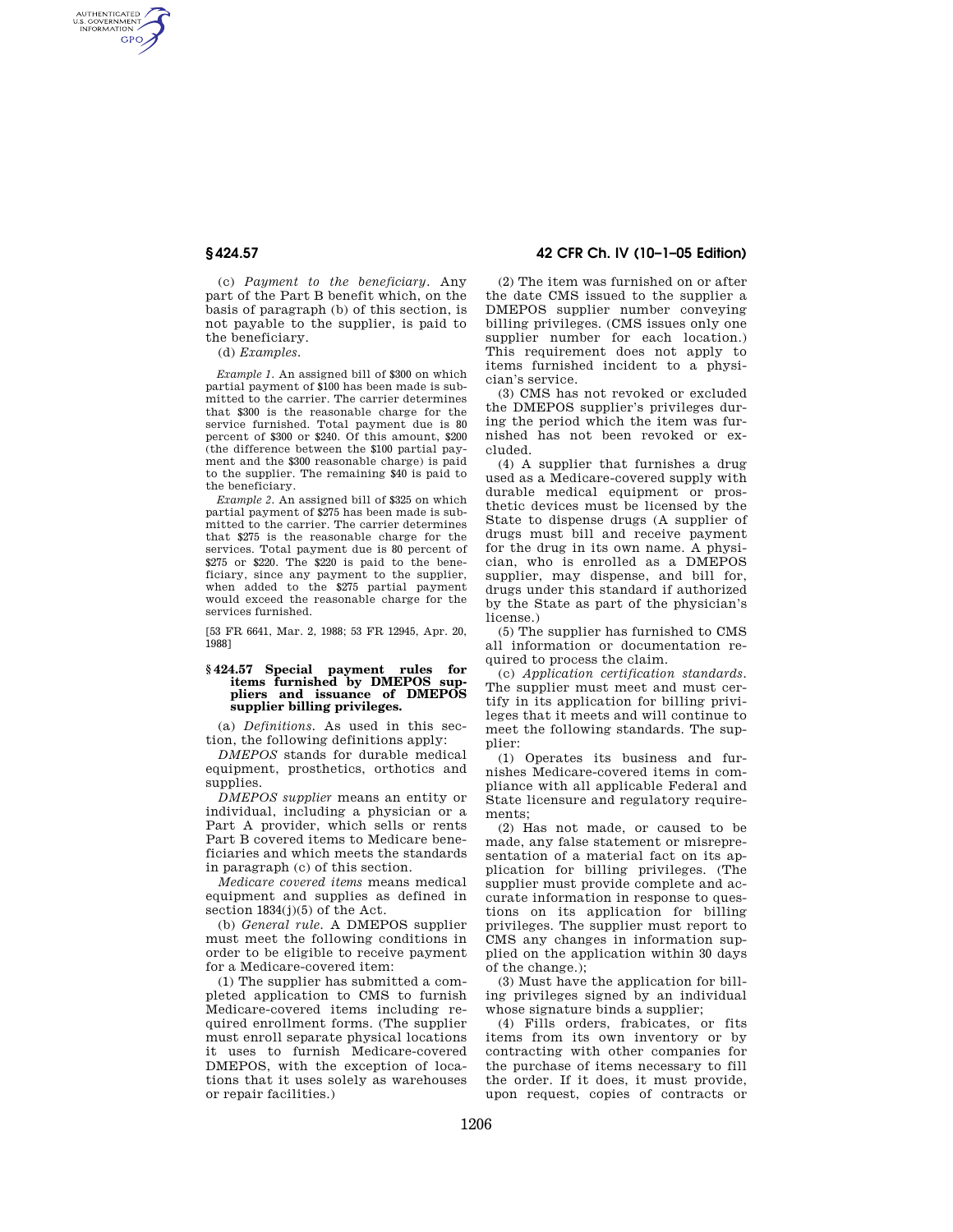## **Centers for Medicare & Medicaid Services, HHS § 424.57**

other documentation showing compliance with this standard. A supplier may not contract with any entity that is currently excluded from the Medicare program, any State health care programs, or from any other Federal Government Executive Branch procurement or nonprocurement program or activity;

(5) Advises beneficiaries that they may either rent or purchase inexpensive or routinely purchased durable medical equipment, and of the purchase option for capped rental durable medical equipment, as defined in §414.220(a) of this subchapter. (The supplier must provide, upon request, documentation that it has provided beneficiaries with this information, in the form of copies of letters, logs, or signed notices.);

(6) Honors all warranties expressed and implied under applicable State law. A supplier must not charge the beneficiary or the Medicare program for the repair or replacement of Medicare covered items or for services covered under warranty. This standard applies to all purchased and rented items, including capped rental items, as described in §414.229 of this subchapter. The supplier must provide, upon request, documentation that it has provided beneficiaries with information about Medicare covered items covered under warranty, in the form of copies of letters, logs, or signed notices;

(7) Maintains a physical facility on an appropriate site. The physical facility must contain space for storing business records including the supplier's delivery, maintenance, and beneficiary communication records. For purposes of this standard, a post office box or commercial mailbox is not considered a physical facility. In the case of a multi-site supplier, records may be maintained at a centralized location;

(8) Permits CMS, or its agents to conduct on-site inspections to ascertain supplier compliance with the requirements of this section. The supplier location must be accessible during reasonable business hours to beneficiaries and to CMS, and must maintain a visible sign and posted hours of operation;

(9) Maintains a primary business telephone listed under the name of the business locally or toll-free for beneficiaries. The supplier must furnish information to beneficiaries at the time of delivery of items on how the beneficiary can contact the supplier by telephone. The exclusive use of a beeper number, answering service, pager, facsimile machine, car phone, or an answering machine may not be used as the primary business telephone for purposes of this regulation;

(10) Has a comprehensive liability insurance policy in the amount of at least \$300,000 that covers both the supplier's place of business and all customers and employees of the supplier. In the case of a supplier that manufactures its own items, this insurance must also cover product liability and completed operations. Failure to maintain required insurance at all times will result in revocation of the supplier's billing privileges retroactive to the date the insurance lapsed;

(11) Must agree not to contact a beneficiary by telephone when supplying a Medicare-covered item unless one of the following applies:

(i) The individual has given written permission to the supplier to contact them by telephone concerning the furnishing of a Medicare-covered item that is to be rented or purchased.

(ii) The supplier has furnished a Medicare-covered item to the individual and the supplier is contacting the individual to coordinate the delivery of the item.

(iii) If the contact concerns the furnishing of a Medicare-covered item other than a covered item already furnished to the individual, the supplier has furnished at least one covered item to the individual during the 15-month period preceding the date on which the supplier makes such contact.

(12) Must be responsible for the delivery of Medicare covered items to beneficiaries and maintain proof of delivery. (The supplier must document that it or another qualified party has at an appropriate time, provided beneficiaries with necessary information and instructions on how to use Medicare-covered items safely and effectively);

(13) Must answer questions and respond to complaints a beneficiary has about the Medicare-covered item that was sold or rented. A supplier must